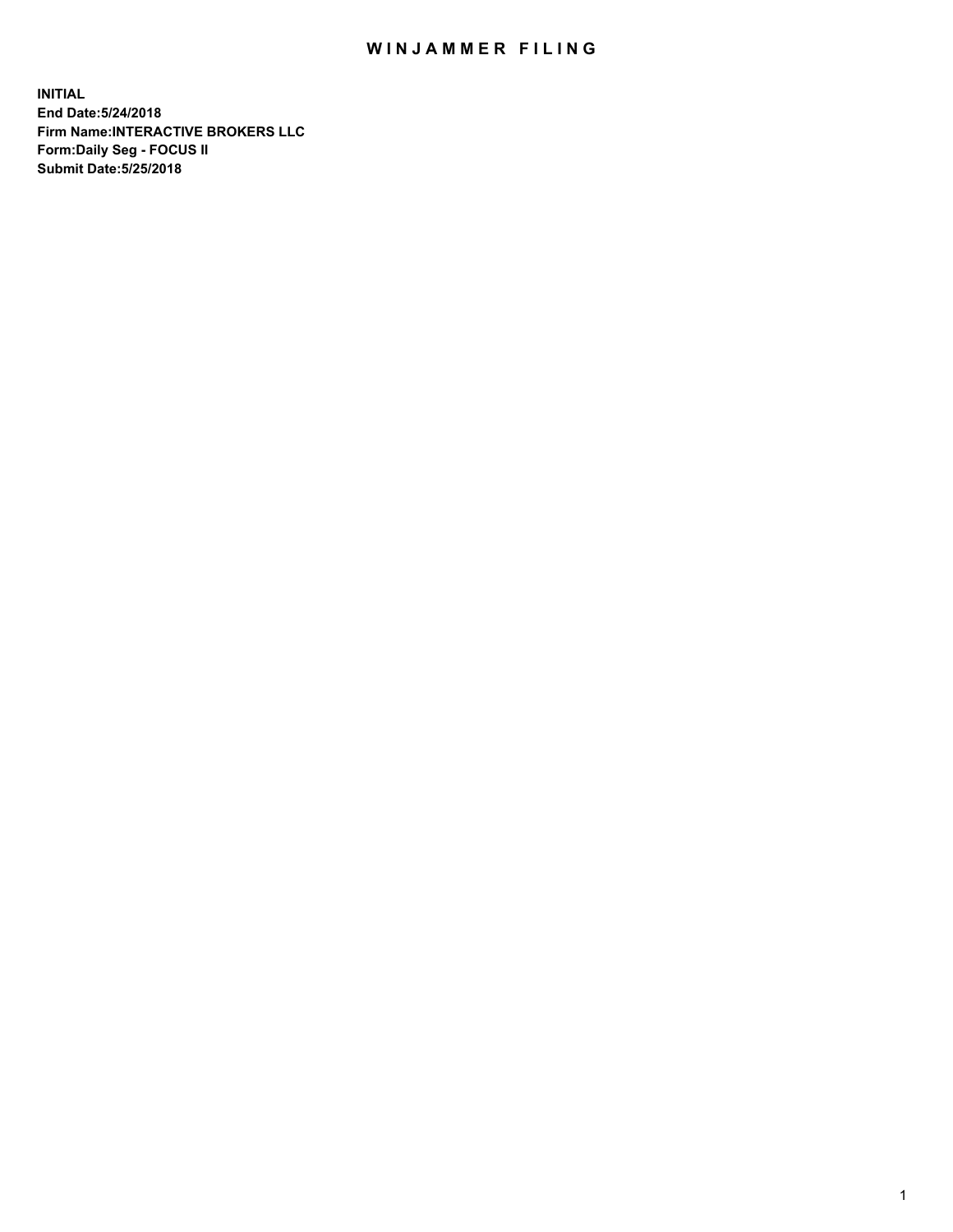## **INITIAL End Date:5/24/2018 Firm Name:INTERACTIVE BROKERS LLC Form:Daily Seg - FOCUS II Submit Date:5/25/2018 Daily Segregation - Cover Page**

| Name of Company<br><b>Contact Name</b><br><b>Contact Phone Number</b><br><b>Contact Email Address</b>                                                                                                                                                                                                                          | <b>INTERACTIVE BROKERS LLC</b><br>James Menicucci<br>203-618-8085<br>jmenicucci@interactivebrokers.c<br>om |
|--------------------------------------------------------------------------------------------------------------------------------------------------------------------------------------------------------------------------------------------------------------------------------------------------------------------------------|------------------------------------------------------------------------------------------------------------|
| FCM's Customer Segregated Funds Residual Interest Target (choose one):<br>a. Minimum dollar amount: ; or<br>b. Minimum percentage of customer segregated funds required:% ; or<br>c. Dollar amount range between: and; or<br>d. Percentage range of customer segregated funds required between:% and%.                         | $\overline{\mathbf{0}}$<br>0<br>155,000,000 245,000,000<br>0 <sub>0</sub>                                  |
| FCM's Customer Secured Amount Funds Residual Interest Target (choose one):<br>a. Minimum dollar amount: ; or<br>b. Minimum percentage of customer secured funds required:%; or<br>c. Dollar amount range between: and; or<br>d. Percentage range of customer secured funds required between: % and %.                          | $\overline{\mathbf{0}}$<br>0<br>80,000,000 120,000,000<br>0 <sub>0</sub>                                   |
| FCM's Cleared Swaps Customer Collateral Residual Interest Target (choose one):<br>a. Minimum dollar amount: ; or<br>b. Minimum percentage of cleared swaps customer collateral required:% ; or<br>c. Dollar amount range between: and; or<br>d. Percentage range of cleared swaps customer collateral required between:% and%. | $\overline{\mathbf{0}}$<br>$\overline{\mathbf{0}}$<br>0 <sub>0</sub><br>0 <sub>0</sub>                     |

Attach supporting documents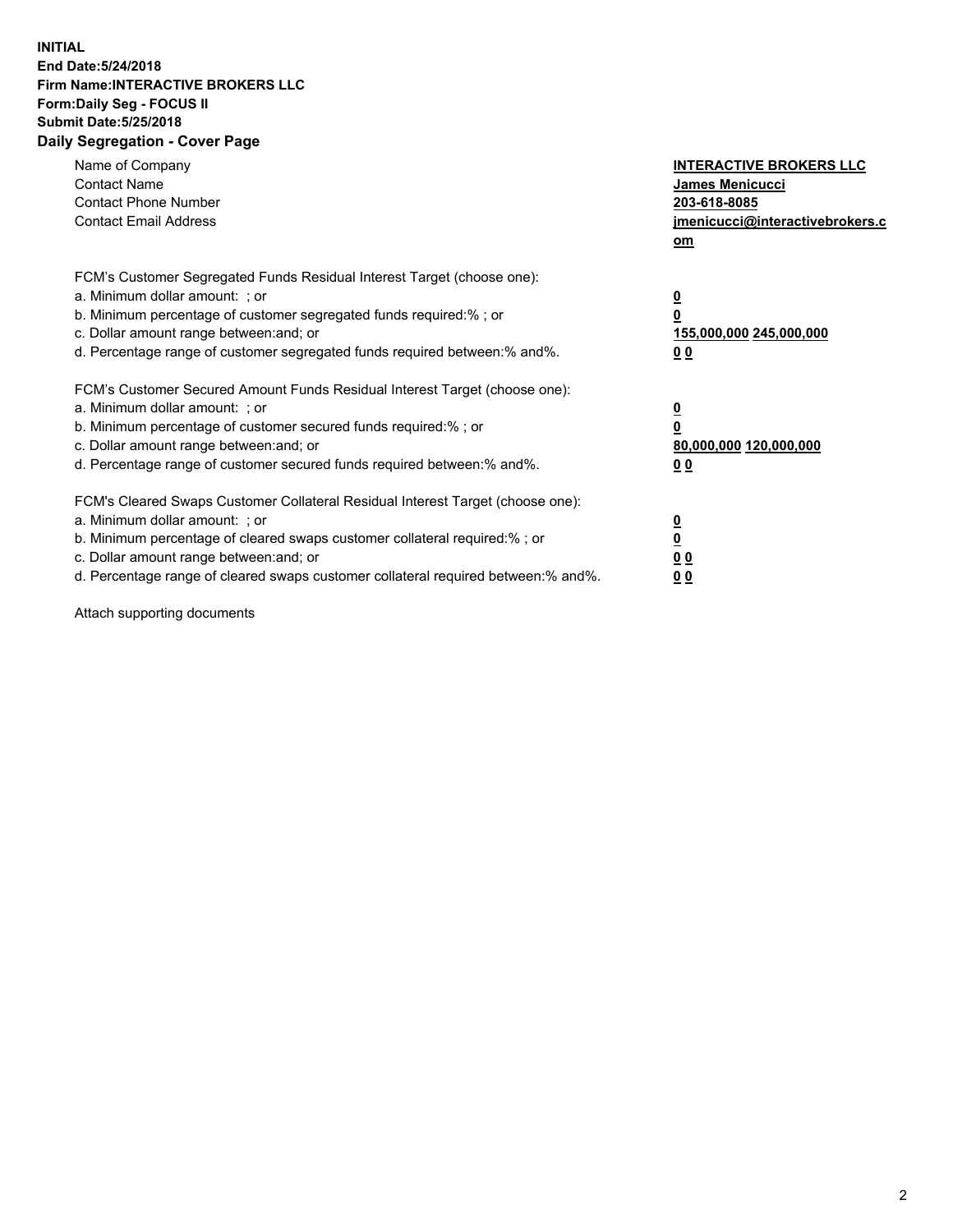## **INITIAL End Date:5/24/2018 Firm Name:INTERACTIVE BROKERS LLC Form:Daily Seg - FOCUS II Submit Date:5/25/2018 Daily Segregation - Secured Amounts**

|                | Daily Jegregation - Jeculed Aniounts                                                        |                                   |
|----------------|---------------------------------------------------------------------------------------------|-----------------------------------|
|                | Foreign Futures and Foreign Options Secured Amounts                                         |                                   |
|                | Amount required to be set aside pursuant to law, rule or regulation of a foreign            | $0$ [7305]                        |
|                | government or a rule of a self-regulatory organization authorized thereunder                |                                   |
| 1.             | Net ledger balance - Foreign Futures and Foreign Option Trading - All Customers             |                                   |
|                | A. Cash                                                                                     | 453,580,486 [7315]                |
|                | B. Securities (at market)                                                                   | $0$ [7317]                        |
| 2.             | Net unrealized profit (loss) in open futures contracts traded on a foreign board of trade   | -6,997,358 [7325]                 |
| 3.             | Exchange traded options                                                                     |                                   |
|                | a. Market value of open option contracts purchased on a foreign board of trade              | 237,386 [7335]                    |
|                | b. Market value of open contracts granted (sold) on a foreign board of trade                | $-68,768$ [7337]                  |
| 4.             | Net equity (deficit) (add lines 1.2. and 3.)                                                | 446,751,746 [7345]                |
| 5.             | Account liquidating to a deficit and account with a debit balances - gross amount           | 2,484 [7351]                      |
|                | Less: amount offset by customer owned securities                                            | 0 [7352] 2,484 [7354]             |
| 6.             | Amount required to be set aside as the secured amount - Net Liquidating Equity              | 446,754,230 [7355]                |
|                | Method (add lines 4 and 5)                                                                  |                                   |
| 7.             | Greater of amount required to be set aside pursuant to foreign jurisdiction (above) or line | 446,754,230 [7360]                |
|                | 6.                                                                                          |                                   |
|                | FUNDS DEPOSITED IN SEPARATE REGULATION 30.7 ACCOUNTS                                        |                                   |
| $\mathbf{1}$ . | Cash in banks                                                                               |                                   |
|                | A. Banks located in the United States                                                       | 83,111,778 [7500]                 |
|                | B. Other banks qualified under Regulation 30.7                                              | 0 [7520] 83,111,778 [7530]        |
| 2.             | Securities                                                                                  |                                   |
|                | A. In safekeeping with banks located in the United States                                   | 371,509,208 [7540]                |
|                | B. In safekeeping with other banks qualified under Regulation 30.7                          | 0 [7560] 371,509,208 [7570]       |
| 3.             | Equities with registered futures commission merchants                                       |                                   |
|                | A. Cash                                                                                     | $0$ [7580]                        |
|                | <b>B.</b> Securities                                                                        | $0$ [7590]                        |
|                | C. Unrealized gain (loss) on open futures contracts                                         | $0$ [7600]                        |
|                | D. Value of long option contracts                                                           | $0$ [7610]                        |
|                | E. Value of short option contracts                                                          | 0 [7615] 0 [7620]                 |
| 4.             | Amounts held by clearing organizations of foreign boards of trade                           |                                   |
|                | A. Cash                                                                                     | $0$ [7640]                        |
|                | <b>B.</b> Securities                                                                        | $0$ [7650]                        |
|                | C. Amount due to (from) clearing organization - daily variation                             | $0$ [7660]                        |
|                | D. Value of long option contracts                                                           | $0$ [7670]                        |
|                | E. Value of short option contracts                                                          | 0 [7675] 0 [7680]                 |
| 5.             | Amounts held by members of foreign boards of trade                                          |                                   |
|                | A. Cash                                                                                     | 129,590,061 [7700]                |
|                | <b>B.</b> Securities                                                                        | $0$ [7710]                        |
|                | C. Unrealized gain (loss) on open futures contracts                                         | $-13,326,368$ [7720]              |
|                | D. Value of long option contracts                                                           | 237,386 [7730]                    |
|                | E. Value of short option contracts                                                          | -68,768 [7735] 116,432,311 [7740] |
| 6.             | Amounts with other depositories designated by a foreign board of trade                      | 0 [7760]                          |
| 7.             | Segregated funds on hand                                                                    | $0$ [7765]                        |
| 8.             | Total funds in separate section 30.7 accounts                                               | 571,053,297 [7770]                |
| 9.             | Excess (deficiency) Set Aside for Secured Amount (subtract line 7 Secured Statement         | 124,299,067 [7380]                |
|                | Page 1 from Line 8)                                                                         |                                   |
| 10.            | Management Target Amount for Excess funds in separate section 30.7 accounts                 | 80,000,000 [7780]                 |
| 11.            | Excess (deficiency) funds in separate 30.7 accounts over (under) Management Target          | 44,299,067 [7785]                 |
|                |                                                                                             |                                   |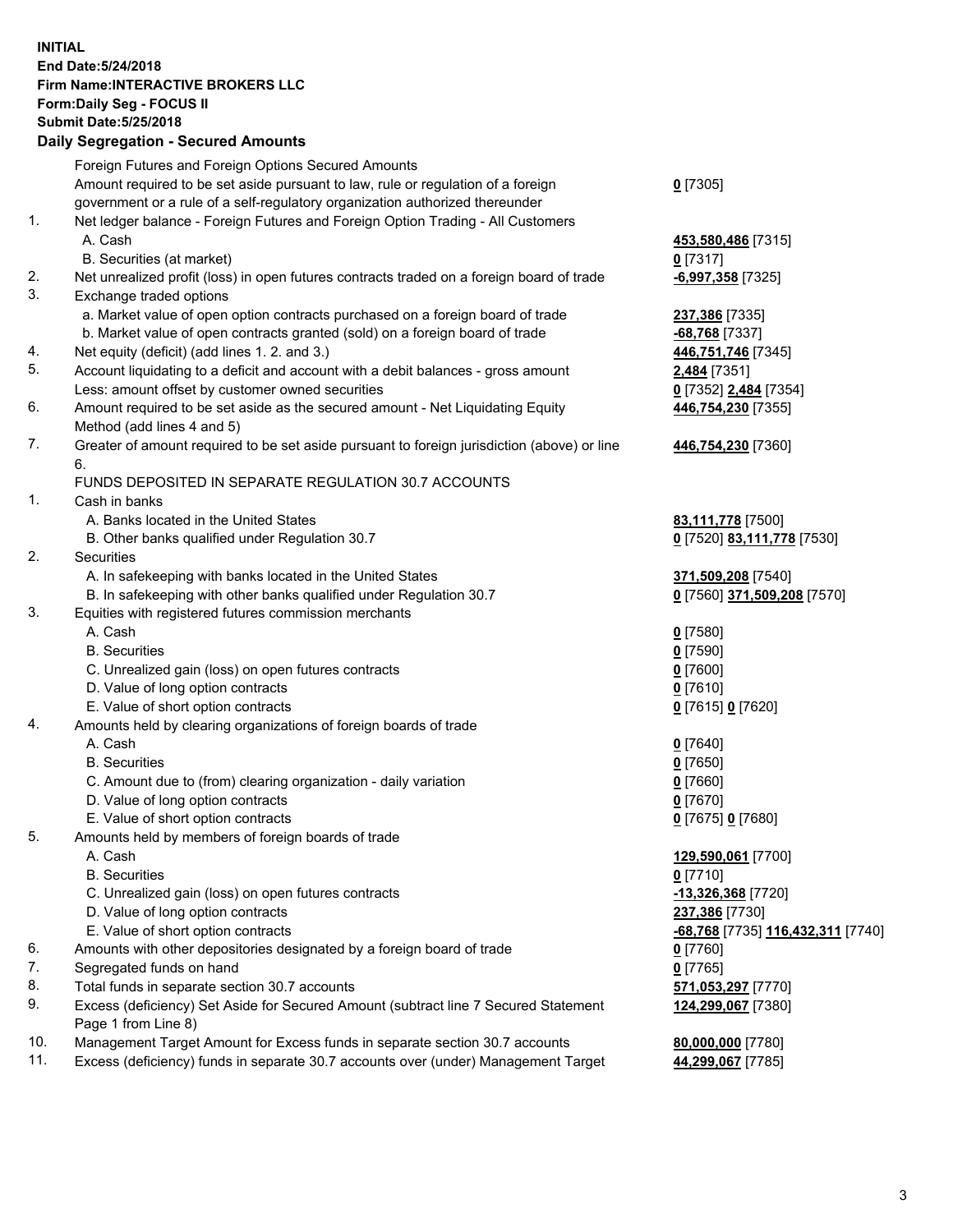**INITIAL End Date:5/24/2018 Firm Name:INTERACTIVE BROKERS LLC Form:Daily Seg - FOCUS II Submit Date:5/25/2018 Daily Segregation - Segregation Statement** SEGREGATION REQUIREMENTS(Section 4d(2) of the CEAct) 1. Net ledger balance A. Cash **4,056,948,276** [7010] B. Securities (at market) **0** [7020] 2. Net unrealized profit (loss) in open futures contracts traded on a contract market **59,165,684** [7030] 3. Exchange traded options A. Add market value of open option contracts purchased on a contract market **179,415,864** [7032] B. Deduct market value of open option contracts granted (sold) on a contract market **-178,919,762** [7033] 4. Net equity (deficit) (add lines 1, 2 and 3) **4,116,610,062** [7040] 5. Accounts liquidating to a deficit and accounts with debit balances - gross amount **158,780** [7045] Less: amount offset by customer securities **0** [7047] **158,780** [7050] 6. Amount required to be segregated (add lines 4 and 5) **4,116,768,842** [7060] FUNDS IN SEGREGATED ACCOUNTS 7. Deposited in segregated funds bank accounts A. Cash **616,410,872** [7070] B. Securities representing investments of customers' funds (at market) **2,592,478,370** [7080] C. Securities held for particular customers or option customers in lieu of cash (at market) **0** [7090] 8. Margins on deposit with derivatives clearing organizations of contract markets A. Cash **21,144,699** [7100] B. Securities representing investments of customers' funds (at market) **1,091,855,419** [7110] C. Securities held for particular customers or option customers in lieu of cash (at market) **0** [7120] 9. Net settlement from (to) derivatives clearing organizations of contract markets **2,129,516** [7130] 10. Exchange traded options A. Value of open long option contracts **179,281,787** [7132] B. Value of open short option contracts **-178,818,842** [7133] 11. Net equities with other FCMs A. Net liquidating equity **0** [7140] B. Securities representing investments of customers' funds (at market) **0** [7160] C. Securities held for particular customers or option customers in lieu of cash (at market) **0** [7170] 12. Segregated funds on hand **0** [7150] 13. Total amount in segregation (add lines 7 through 12) **4,324,481,821** [7180] 14. Excess (deficiency) funds in segregation (subtract line 6 from line 13) **207,712,979** [7190] 15. Management Target Amount for Excess funds in segregation **155,000,000** [7194]

16. Excess (deficiency) funds in segregation over (under) Management Target Amount Excess

**52,712,979** [7198]